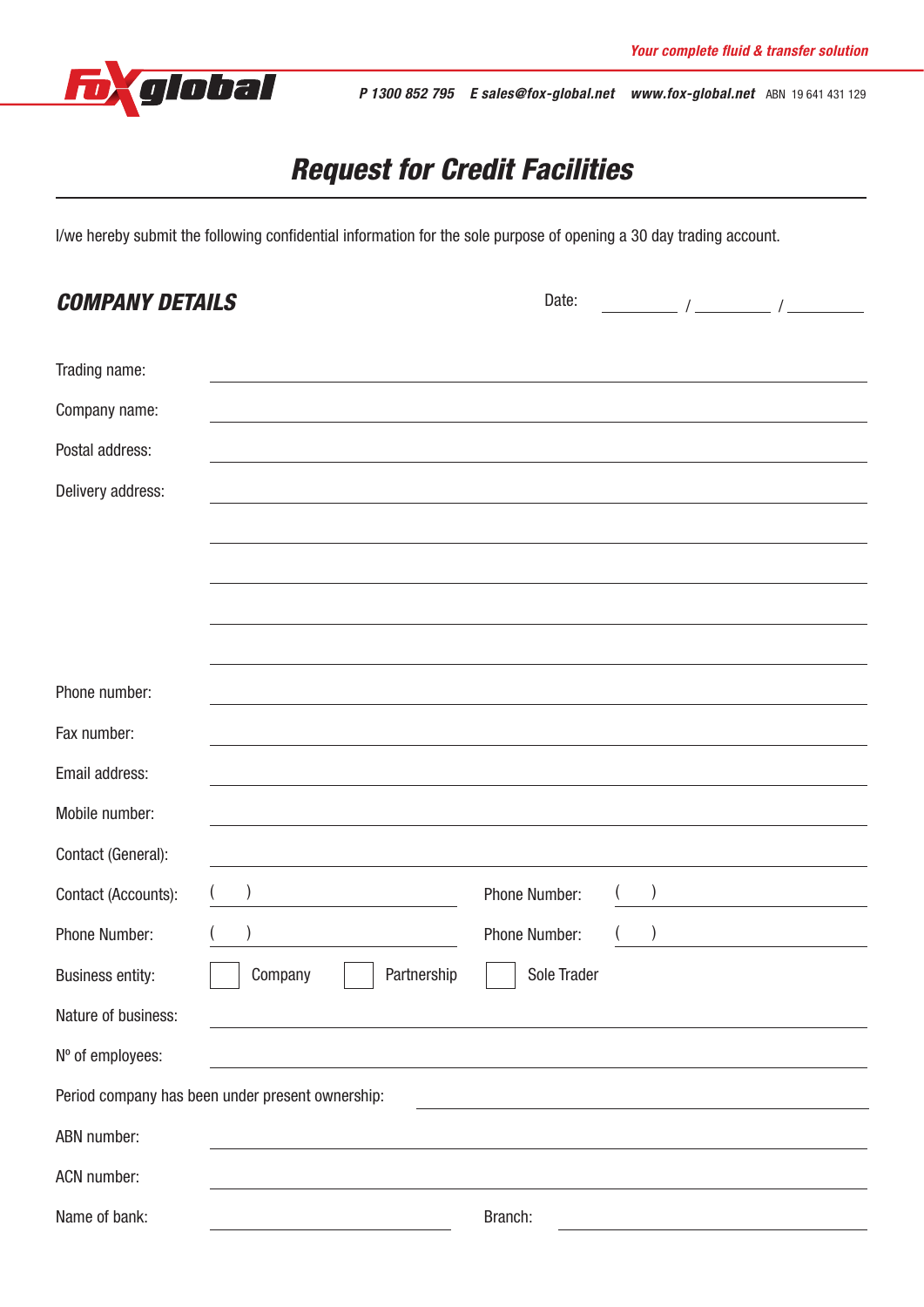## *DIRECTORS/PARTNERS/OWNERS DETAILS*

| $\mathbf{1}$ . | Name:                   |                                                                                                                  |
|----------------|-------------------------|------------------------------------------------------------------------------------------------------------------|
|                | Phone Number:           |                                                                                                                  |
|                | Private Address:        |                                                                                                                  |
|                |                         |                                                                                                                  |
| 2.             | Name:                   |                                                                                                                  |
|                | Phone Number:           |                                                                                                                  |
|                | Private Address:        | and the control of the control of the control of the control of the control of the control of the control of the |
|                |                         |                                                                                                                  |
| 3.             | Name:                   |                                                                                                                  |
|                | Phone Number:           |                                                                                                                  |
|                | <b>Private Address:</b> |                                                                                                                  |
|                |                         |                                                                                                                  |

### *TRADE REFERENCES*

| $\mathbf{1}$ . | <b>Company Name:</b>    | <b>Phone Number:</b> |
|----------------|-------------------------|----------------------|
|                | Contact:                |                      |
|                | <b>Private Address:</b> |                      |
|                |                         |                      |
| 2.             | <b>Company Name:</b>    | Phone Number:        |
|                | Contact:                |                      |
|                | <b>Private Address:</b> |                      |
|                |                         |                      |
| 3.             | <b>Company Name:</b>    | Phone Number:        |
|                | Contact:                |                      |
|                | Private Address:        |                      |
|                |                         |                      |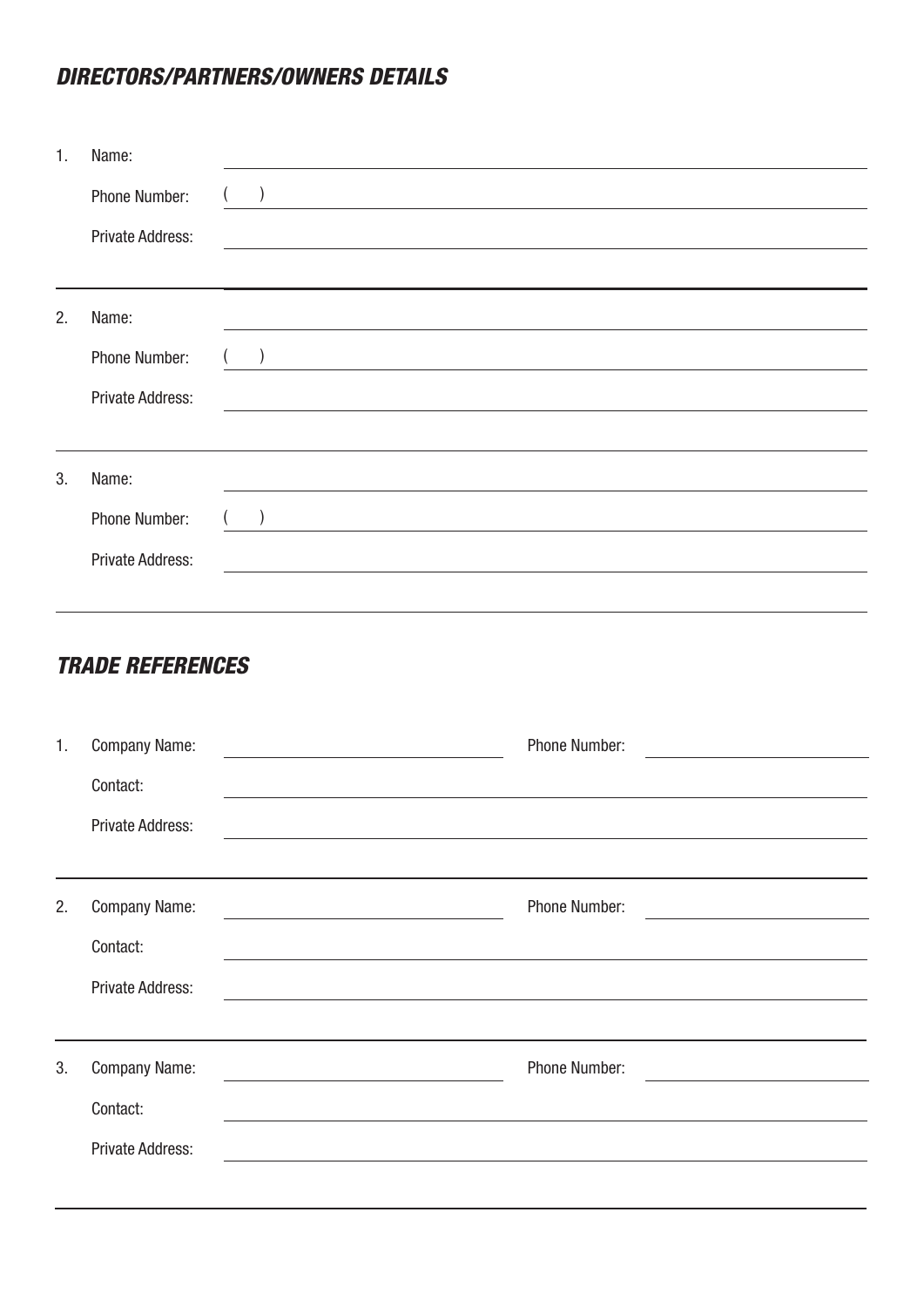I/we hereby apply on behalf of the organisation for a 30 day trading account with Fox Global and understand the terms and conditions of trade for this facility are net payable before the end of the month following the date of invoice.

I/we hereby acknowledge that I/we have read the terms and conditions of Fox Global with particular attention to 6, 13 & 14.

| Full name:            |  |            |  |
|-----------------------|--|------------|--|
| Position in business: |  |            |  |
| Date:                 |  | Signature: |  |

### *GUARANTEE*

### *Sole Traders & Partnerships*

I/we hereby certify that the above information is correct and I/we fully guarantee debts occurred by this business and its representatives under the conditions of this credit application.

| Full name:                                                             |                                                                                                                                                                                                                                                                                                                                                                                                                     |            |                                                                                                                                   |
|------------------------------------------------------------------------|---------------------------------------------------------------------------------------------------------------------------------------------------------------------------------------------------------------------------------------------------------------------------------------------------------------------------------------------------------------------------------------------------------------------|------------|-----------------------------------------------------------------------------------------------------------------------------------|
| Date:                                                                  | $\frac{1}{\sqrt{1-\frac{1}{2}}}\int$                                                                                                                                                                                                                                                                                                                                                                                | Signature: |                                                                                                                                   |
| Full name:                                                             |                                                                                                                                                                                                                                                                                                                                                                                                                     |            | ,我们也不会有什么。""我们的人,我们也不会有什么?""我们的人,我们也不会有什么?""我们的人,我们的人,我们的人,我们的人,我们的人,我们的人,我们的人,我                                                  |
| Date:                                                                  | $\frac{1}{\sqrt{1-\frac{1}{2}}}\int_{-\frac{1}{2}}^{\frac{1}{2}}\frac{1}{\sqrt{1-\frac{1}{2}}\sqrt{1-\frac{1}{2}}\sqrt{1-\frac{1}{2}}\sqrt{1-\frac{1}{2}}\sqrt{1-\frac{1}{2}}\sqrt{1-\frac{1}{2}}\sqrt{1-\frac{1}{2}}\sqrt{1-\frac{1}{2}}\sqrt{1-\frac{1}{2}}\sqrt{1-\frac{1}{2}}\sqrt{1-\frac{1}{2}}\sqrt{1-\frac{1}{2}}\sqrt{1-\frac{1}{2}}\sqrt{1-\frac{1}{2}}\sqrt{1-\frac{1}{2}}\sqrt{1-\frac{1}{2}}\sqrt{1-\$ | Signature: |                                                                                                                                   |
| <b>Companies</b>                                                       |                                                                                                                                                                                                                                                                                                                                                                                                                     |            |                                                                                                                                   |
|                                                                        |                                                                                                                                                                                                                                                                                                                                                                                                                     |            | $\mathsf{We}, \underline{\hspace{1cm}}$ , and                                                                                     |
| being directors of (company)                                           |                                                                                                                                                                                                                                                                                                                                                                                                                     |            | and the control of the control of the control of the control of the control of the control of the control of the                  |
| tatives under the conditions of this credit application.<br>Full name: |                                                                                                                                                                                                                                                                                                                                                                                                                     |            | do hereby certify that the above information is correct and I/we fully guarantee debts incurred by this company and its represen- |
| Date:                                                                  | $\frac{1}{2}$ $\frac{1}{2}$ $\frac{1}{2}$ $\frac{1}{2}$ $\frac{1}{2}$ $\frac{1}{2}$ $\frac{1}{2}$ $\frac{1}{2}$ $\frac{1}{2}$ $\frac{1}{2}$ $\frac{1}{2}$ $\frac{1}{2}$ $\frac{1}{2}$ $\frac{1}{2}$ $\frac{1}{2}$ $\frac{1}{2}$ $\frac{1}{2}$ $\frac{1}{2}$ $\frac{1}{2}$ $\frac{1}{2}$ $\frac{1}{2}$ $\frac{1}{2}$                                                                                                 | Signature: | the control of the control of the control of                                                                                      |
| Full name:                                                             |                                                                                                                                                                                                                                                                                                                                                                                                                     |            |                                                                                                                                   |
| Date:                                                                  | $\frac{1}{2}$ $\frac{1}{2}$ $\frac{1}{2}$ $\frac{1}{2}$ $\frac{1}{2}$ $\frac{1}{2}$ $\frac{1}{2}$ $\frac{1}{2}$ $\frac{1}{2}$ $\frac{1}{2}$ $\frac{1}{2}$ $\frac{1}{2}$ $\frac{1}{2}$ $\frac{1}{2}$ $\frac{1}{2}$ $\frac{1}{2}$ $\frac{1}{2}$ $\frac{1}{2}$ $\frac{1}{2}$ $\frac{1}{2}$ $\frac{1}{2}$ $\frac{1}{2}$                                                                                                 | Signature: | <u> 1980 - Jan Samuel Barbara, margaret e</u>                                                                                     |
|                                                                        |                                                                                                                                                                                                                                                                                                                                                                                                                     |            |                                                                                                                                   |
|                                                                        |                                                                                                                                                                                                                                                                                                                                                                                                                     |            | Your complete fluid & transfer solution                                                                                           |
| nlobal                                                                 |                                                                                                                                                                                                                                                                                                                                                                                                                     |            | P 1300 852 795 E sales@fox-global.net www.fox-global.net ABN 19641 431 129                                                        |